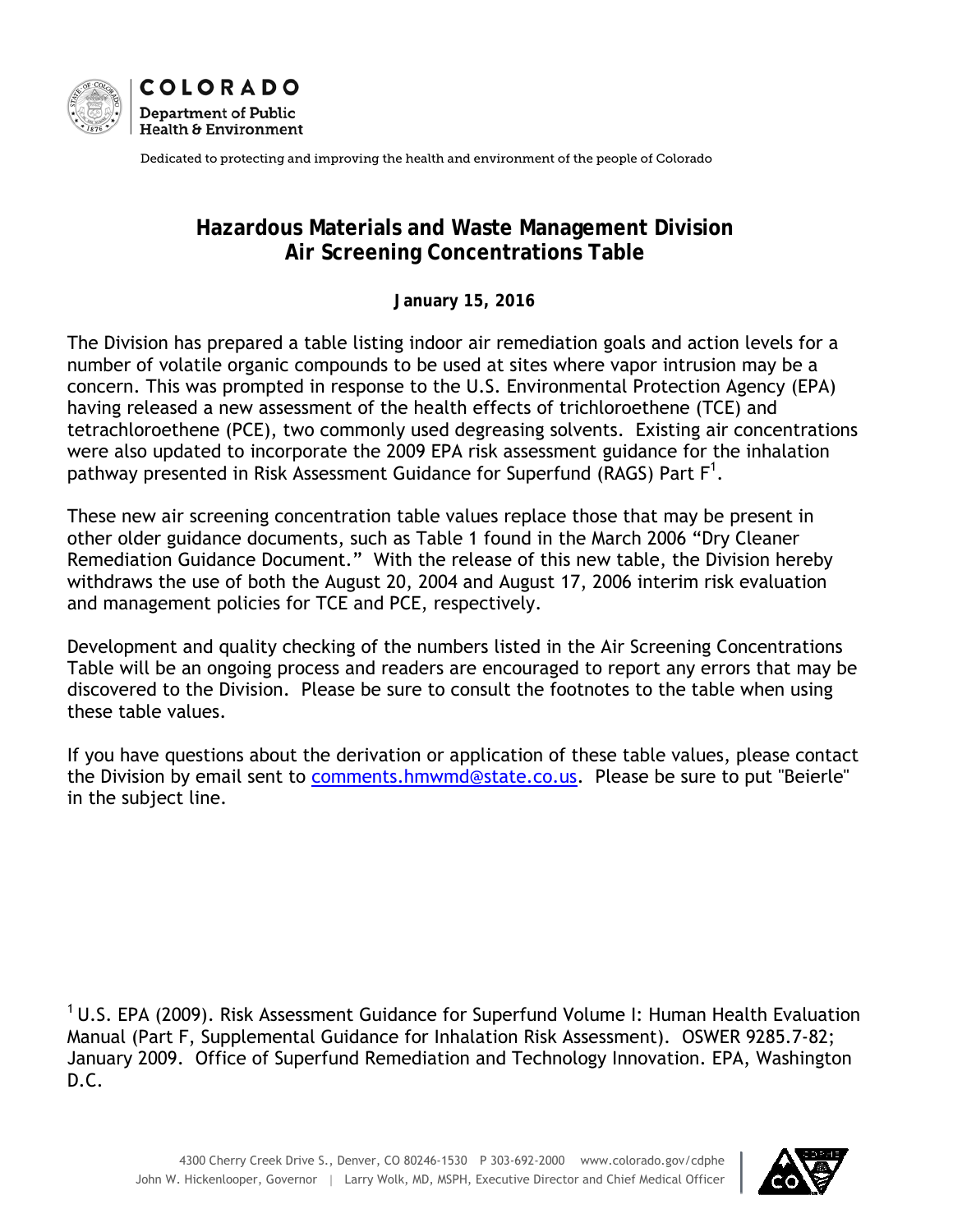#### **Air Screening Concentrations**

Volatile organic compounds are chemicals that have a high vapor pressure (molecular weight < 200 g/mol and Henry's Law Constant >  $10^{-5}$  atm m<sup>3</sup>/ mol) and easily form vapors at normal temperature and pressure. This definition applies to a large number of organic compounds, many of which are manufactured chemicals. From this long list of chemicals, the Department has chosen those typically found in the environment at chemical release sites.

The analytical method presently being used to determine the concentrations of VOCs in indoor air is the *Compendium Method TO-15*, selected ion monitoring (SIM) mode, as specified in EPA document EPA/625/R-96/010b using the specific *Colorado Guidance for Analysis of Indoor Air Samples* (April 2000)

(https://www.colorado.gov/pacific/sites/default/files/HM\_analysis-of-indoor-air-samples.pdf ) . The laboratory must demonstrate to the Department its ability to perform this analysis with quantitatively reliable results down to levels that equate to health-based concentrations for the chemicals of concern.

Target indoor air concentrations for those chemicals not included on this list may be found in the EPA Regional Screening Level table. Always check for the most recent version of the EPA Risk Based Screening Table, the link to which is:

http://www.epa.gov/risk/risk-based-screening-table-generic-tables

| Chemical       | <b>Chemical Name</b>   | <b>Risk Basis</b>        | Residential              | Residential               | Worker              | Worker                     |
|----------------|------------------------|--------------------------|--------------------------|---------------------------|---------------------|----------------------------|
| Abstracts      | (IUPAC)                |                          | Remediation              | <b>Action Level</b>       | Remediation         | <b>Action Level</b>        |
| No.            |                        | C=Cancer                 | Goal <sup>1</sup>        | $(R=10^{-5},$             | Goal                | $(R=10^{-5}, HQ=1)$        |
|                |                        | NC=Noncancer             | $(R=10^{-6}, HQ=1)$      | $HQ=1)$                   | $(R=10^{-6}, HQ=1)$ | $\text{ug/m}^3$            |
|                |                        |                          | $\mu$ g/m <sup>3</sup>   | ug/m <sup>3</sup>         | ug/m <sup>3</sup>   |                            |
| $71 - 43 - 2$  | Benzene                | $C^1$                    | 0.36                     | $\overline{3.6}$          | 1.6                 | 16.0                       |
| $56 - 23 - 5$  | Carbon tetrachloride   | $\mathsf{C}^1$           | 0.47                     | $\overline{4.7}$          | 2.0                 | 20.0                       |
| 108-90-7       | Chlorobenzene          | NC <sup>2</sup>          | 52                       | 52                        | 220                 | 220                        |
| $67 - 66 - 3$  | Chloroform             | $C^1$                    | 0.12                     | 1.2                       | 0.53                | $\overline{5.3}$           |
| $95 - 50 - 1$  | 1.2-dichlorobenzene    | NC <sup>3</sup>          | $\overline{210}$         | 210                       | 880                 | 880                        |
| $106 - 46 - 7$ | 1,4-dichlorobenzene    | $\mathsf{C}^4$           | 0.26                     | 2.6                       | 1.1                 | 11                         |
| $107 - 34 - 3$ | 1.1-dichloroethane     | $\mathsf{C}^4$           | $\overline{1.8}$         | 18                        | 7.7                 | $\overline{77}$            |
| $107 - 06 - 2$ | 1,2-dichloroethane     | C <sup>1</sup>           | 0.11                     | 1.1                       | 0.47                | 4.7                        |
| $75 - 35 - 4$  | 1.1-dichloroethene     | NC <sub>2</sub>          | 7.3                      | $\overline{7.3}$          | 30.1                | 30.1                       |
| 156-59-2       | Cis-1,2-dichloroethene | $\overline{\phantom{a}}$ | No value*                | No value*                 | No value*           | No value*                  |
| $78 - 87 - 5$  | 1,2-dichloropropane    | $\mathsf{C}^4$           | 0.28                     | 2.8                       | 1.2                 | 12                         |
| $100 - 41 - 4$ | Ethylbenzene           | $\mathsf{C}^4$           | 1.1                      | 11                        | 4.9                 | 49                         |
| 75-09-2        | Methylene chloride     | $\bar{\omega}$ .         | 100 $(C1)$               | 630 $(NC1)$               | 1,200 $(C1)$        | $2,600$ (NC <sup>1</sup> ) |
| $100 - 42 - 5$ | Styrene                | NC <sup>1</sup>          | 1,000                    | 1,000                     | 4,400               | 4,400                      |
| $79 - 34 - 5$  | $1.1.2.2 -$            | C <sup>4</sup>           | 0.048                    | 0.42                      | 0.21                | 2.1                        |
|                | Tetrachloroethane      |                          |                          |                           |                     |                            |
| $127 - 18 - 4$ | Tetrachloroethene      | $\overline{\phantom{a}}$ | 10.8 ( $C^1$ )           | 41.7 $(NC^1)$             | 47.2 ( $C^1$ )      | 175 (NC <sup>1</sup> )     |
| $108 - 88 - 3$ | Toluene                | NC <sup>1</sup>          | 5200                     | 5200                      | 22,000              | 22,000                     |
| $71 - 55 - 6$  | 1,1,1-Trichloroethane  | NC <sup>1</sup>          | 5200                     | 5200                      | 22,000              | 22,000                     |
| $79 - 00 - 5$  | 1,1,2-Trichloroethane  | ц.                       | $0.18$ (C <sup>1</sup> ) | $0.21$ (NC <sup>2</sup> ) | $0.77$ ( $C^1$ )    | $0.88$ (NC <sup>2</sup> )  |
| 79001-6        | Trichloroethene        | $-1$                     | $0.48$ ( $C^1$ )         | 2.1(NC <sup>1</sup> )     | $3.0 (C^1)$         | $8.8(NC^{1})$              |
| $75 - 01 - 4$  | Vinyl chloride         | $\mathsf{C}^1$           | 0.17                     | 1.6                       | 2.8                 | 28                         |
| 1330-20-7      | Xylenes                | NC <sup>1</sup>          | 100                      | 100                       | 440                 | 440                        |
|                | (Mixture/Total)        |                          |                          |                           |                     |                            |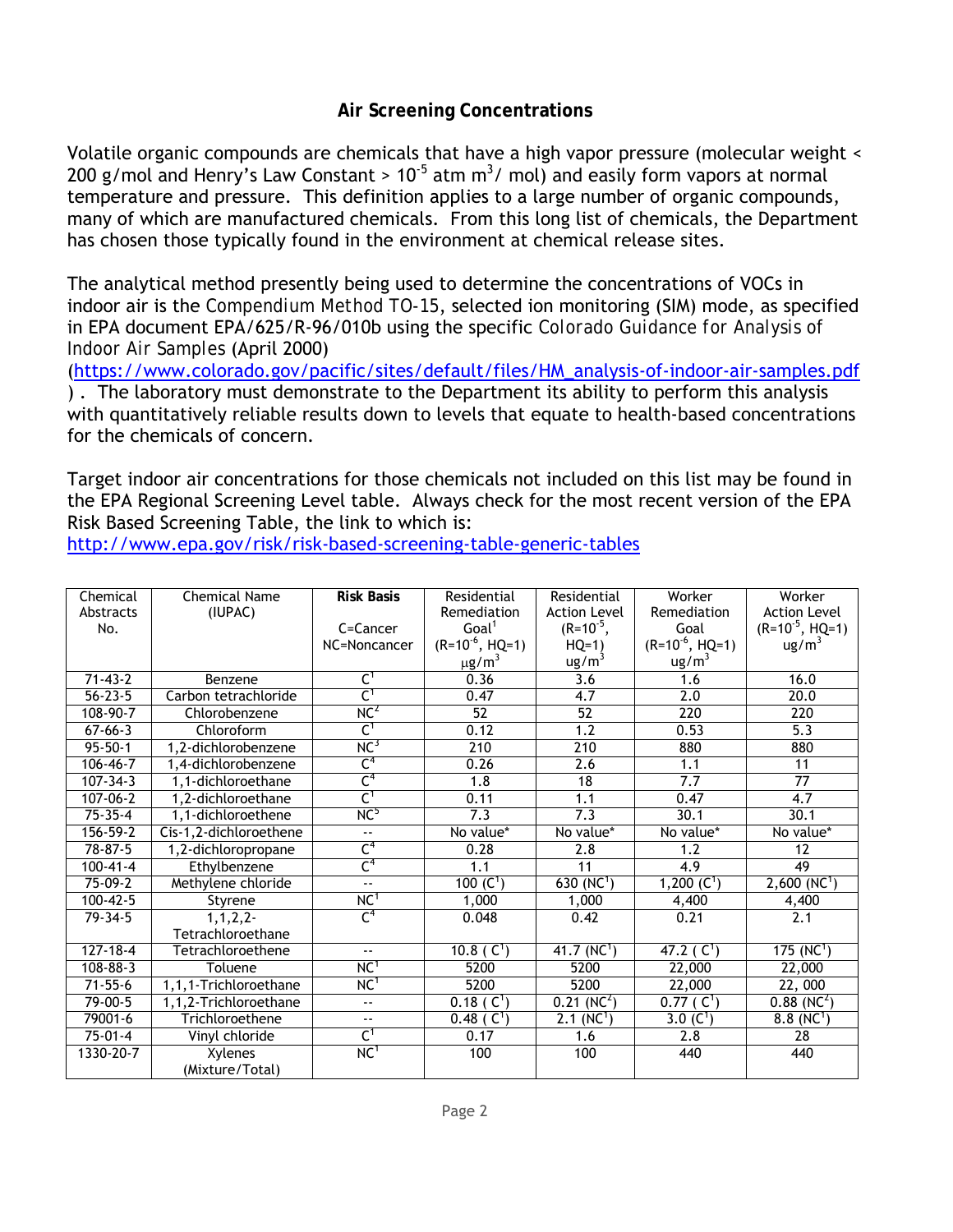Note: Indoor air target concentrations based on non-carcinogenic risk correspond to a hazard quotient (HQ) of 1. For facilities where multiple non-carcinogenic chemicals are present, HQ values should be divided by a factor of 10 to account for additivity. If adjusted table values are exceeded, consultation with a toxicologist is recommended to assess likely impact on specific target organs.

\*- Currently, no toxicity value is available for the inhalation pathway. Please contact the Department for additional information on a site-specific basis.

IUPAC – International Union of Pure and Applied Chemistry

- <sup>1</sup> Source of toxicity value: EPAIRIS
- <sup>2</sup> Source of toxicity value: EPA PPRTV
- <sup>3</sup> Source of toxicity value: EPA HEAST
- <sup>4</sup> Source of toxicity value: Cal EPA
- <sup>5</sup> Source of toxicity value: CDPHE

The screening values are derived from a variety of sources. Parties using this table should periodically check these sources to verify that the posted values are still in use.

January 15, 2016 Version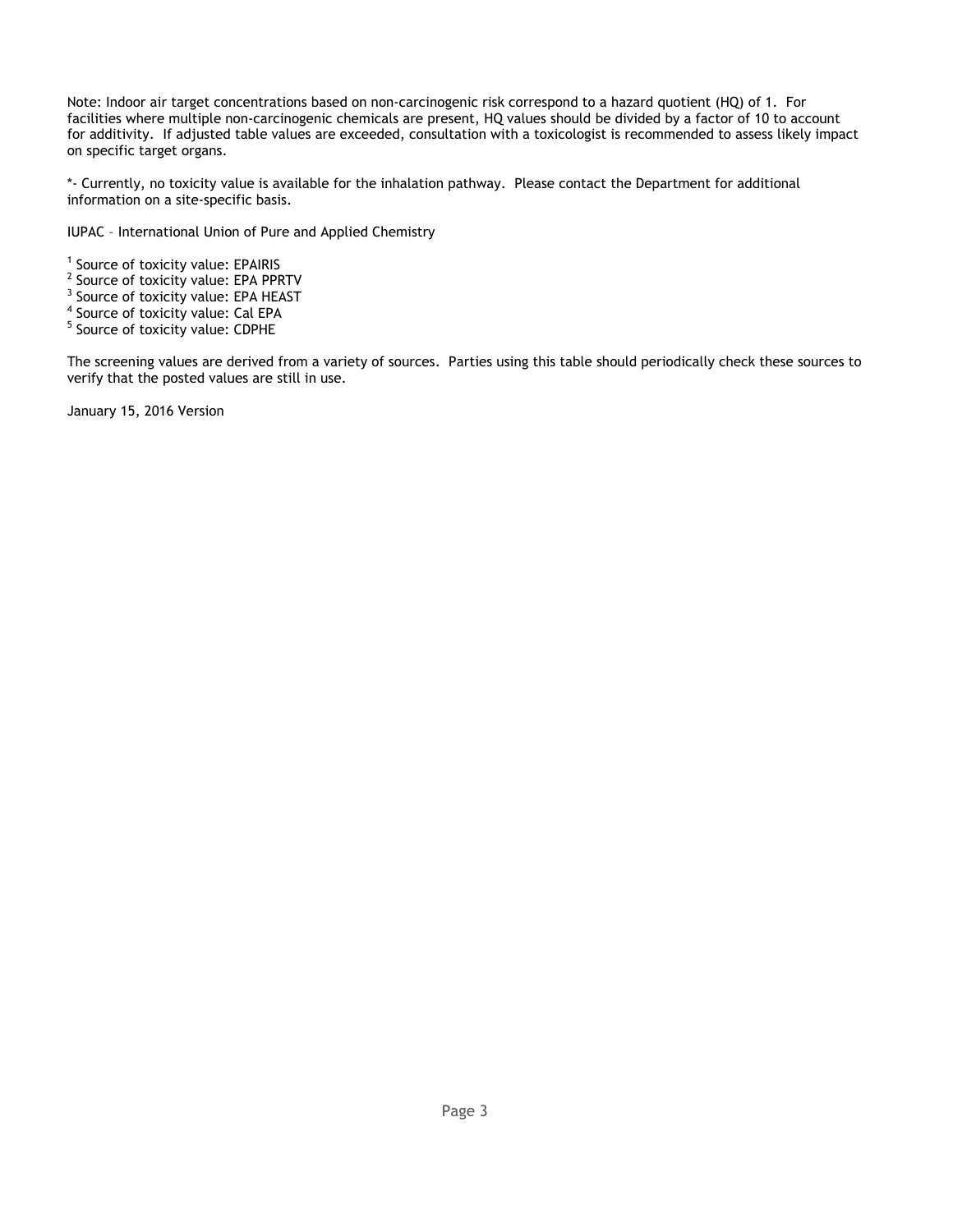#### **Application of Screening Levels for Carcinogens Example of Benzene**

| <b>Risk Range</b>                                         | <b>Action Required</b>                                                                                                                                                                                   | <b>Residential</b><br><b>Use</b><br>Air $(\mu g/m^3)$ | Worker<br><b>Use</b><br>Air $(\mu g/m^3)$ |
|-----------------------------------------------------------|----------------------------------------------------------------------------------------------------------------------------------------------------------------------------------------------------------|-------------------------------------------------------|-------------------------------------------|
| Less than or equal to<br>1x10 <sup>-6</sup> or background | No Further Action, measures to<br>reduce PCE concentrations in<br>air not required                                                                                                                       | $\leq 0.36$                                           | $\leq 1.6$                                |
| Between 1x10 <sup>-6</sup> and<br>$1x10^{-5}$             | Provided soil and/or ground<br>water contamination is being<br>remediated as approved by the<br>Department, continued<br>monitoring of indoor air is<br>likely unnecessary.                              | $0.36$ to $3.6$                                       | 1.6 to $16$                               |
| Greater than 1x10 <sup>-5</sup>                           | Further study needed to<br>determine whether or not the<br>source is from subsurface<br>releases. Mitigation is required<br>it is determined that the vapors<br>are derived from a subsurface<br>source. | > 3.6                                                 | $>16$                                     |

## **Application of Screening Levels for Mixed Cancer and Noncancer Effects Example 1: Tetrachloroethene (PCE)**

| <b>Risk Range</b>                                              | <b>Action Required</b>                                                                                                                                                                                   | Residential<br>Use.<br>Air $(\mu g/m^3)$ | Worker<br><b>Use</b><br>Air $(\mu g/m^3)$ |
|----------------------------------------------------------------|----------------------------------------------------------------------------------------------------------------------------------------------------------------------------------------------------------|------------------------------------------|-------------------------------------------|
| Less than or equal to<br>$1x10^{-6}$ or background             | No Further Action, measures to<br>reduce PCE concentrations in<br>air not required                                                                                                                       | $\leq 10.8$                              | $\leq 47.2$                               |
| Between 1x10 <sup>-6</sup><br>(cancer) and HI=1<br>(noncancer) | Provided soil and/or ground<br>water contamination is being<br>remediated as approved by the<br>Department, continued<br>monitoring of indoor air is<br>likely unnecessary.                              | 10.8 to 41.7                             | 47.2 to 175                               |
| Greater than HI=1                                              | Further study needed to<br>determine whether or not the<br>source is from subsurface<br>releases. Mitigation is required<br>it is determined that the vapors<br>are derived from a subsurface<br>source. | > 41.7                                   | >175                                      |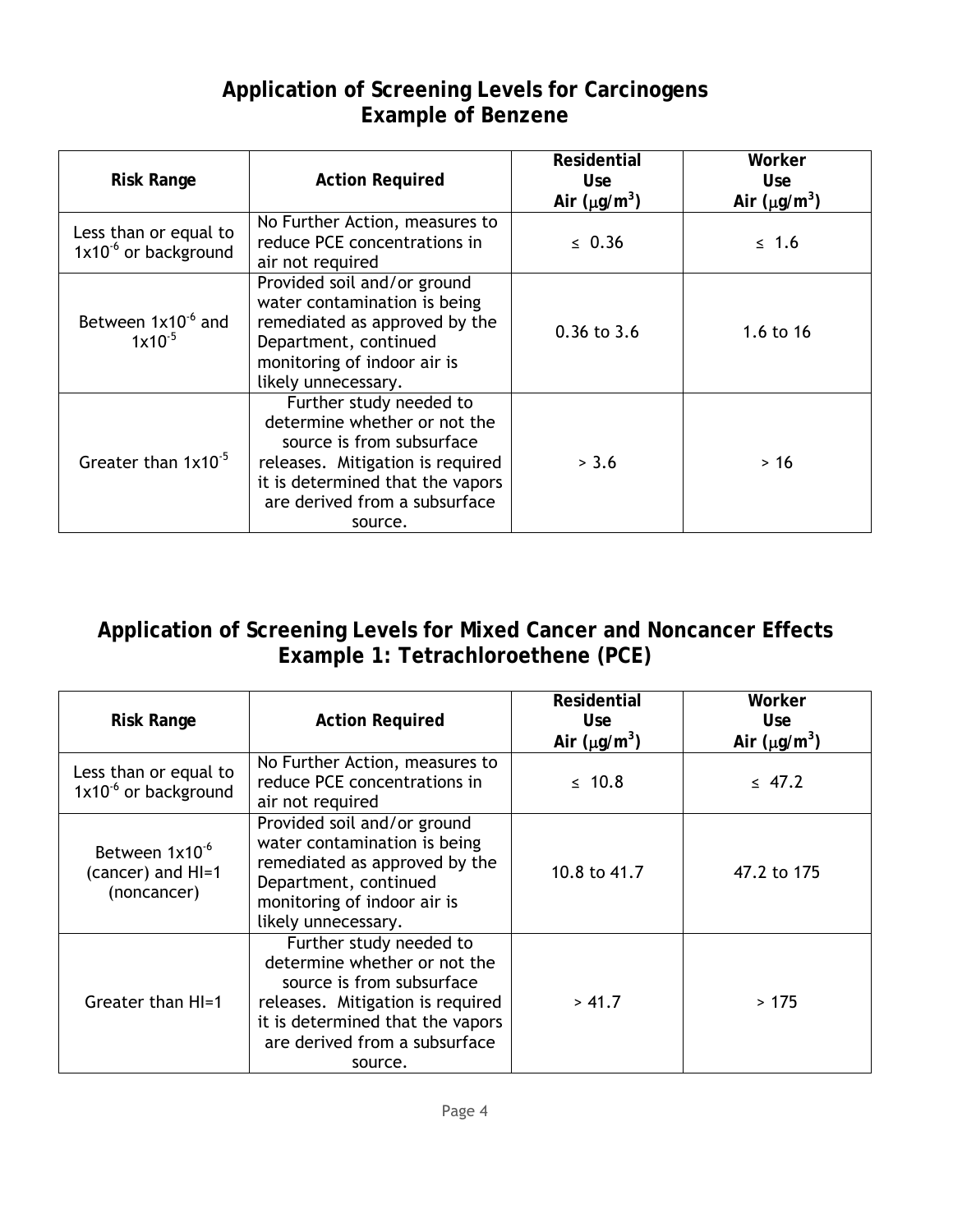## **Application of Screening Levels for Mixed Cancer and Noncancer Effects Example 2: Trichloroethene (TCE)**

| <b>Risk Range</b>                                              | <b>Action Required</b>                                                                                                                                                                                   | Residential Use<br>Air $(\mu g/m^3)$ | Worker Use<br>Air $(\mu g/m^3)$ |
|----------------------------------------------------------------|----------------------------------------------------------------------------------------------------------------------------------------------------------------------------------------------------------|--------------------------------------|---------------------------------|
| Less than or equal to<br>$1x10^{-6}$ or background             | No Further Action, measures to<br>reduce TCE concentrations in<br>air not required                                                                                                                       | $\leq 0.48$                          | $\leq$ 3.0                      |
| Between 1x10 <sup>-6</sup><br>(cancer) and HI=1<br>(noncancer) | Provided soil and/or ground<br>water contamination is being<br>remediated as approved by the<br>Department, continued<br>monitoring of indoor air is<br>likely unnecessary.                              | $0.48$ to 2.1                        | 3.0 to 8.8                      |
| Greater than HI=1                                              | Further study needed to<br>determine whether or not the<br>source is from subsurface<br>releases. Mitigation is required<br>it is determined that the vapors<br>are derived from a subsurface<br>source. | > 2.1                                | > 8.8                           |

# **Application of Screening Levels for Non-Carcinogens Example of 1,1-Dichloroethene (1,1-DCE)**

| <b>Risk Range</b>                            | <b>Action Required</b>                                                                                                                                                                                  | <b>Residential Use</b><br>Air $(\mu g/m^3)$ | Worker Use<br>Air $(\mu g/m^3)$ |
|----------------------------------------------|---------------------------------------------------------------------------------------------------------------------------------------------------------------------------------------------------------|---------------------------------------------|---------------------------------|
| Less than or equal to<br>HQI=1 or background | No Further Action, measures to<br>reduce 1,1-DCE concentrations<br>in air not required                                                                                                                  | $\leq 7.3$                                  | $\leq 30.1$                     |
| Greater than HQI=1                           | Further study needed to<br>determine whether or not the<br>source is from subsurface<br>releases. Mitigation is required<br>it is determined that the vapors<br>are derived from a subsurface<br>source | > 7.3                                       | > 30.1                          |